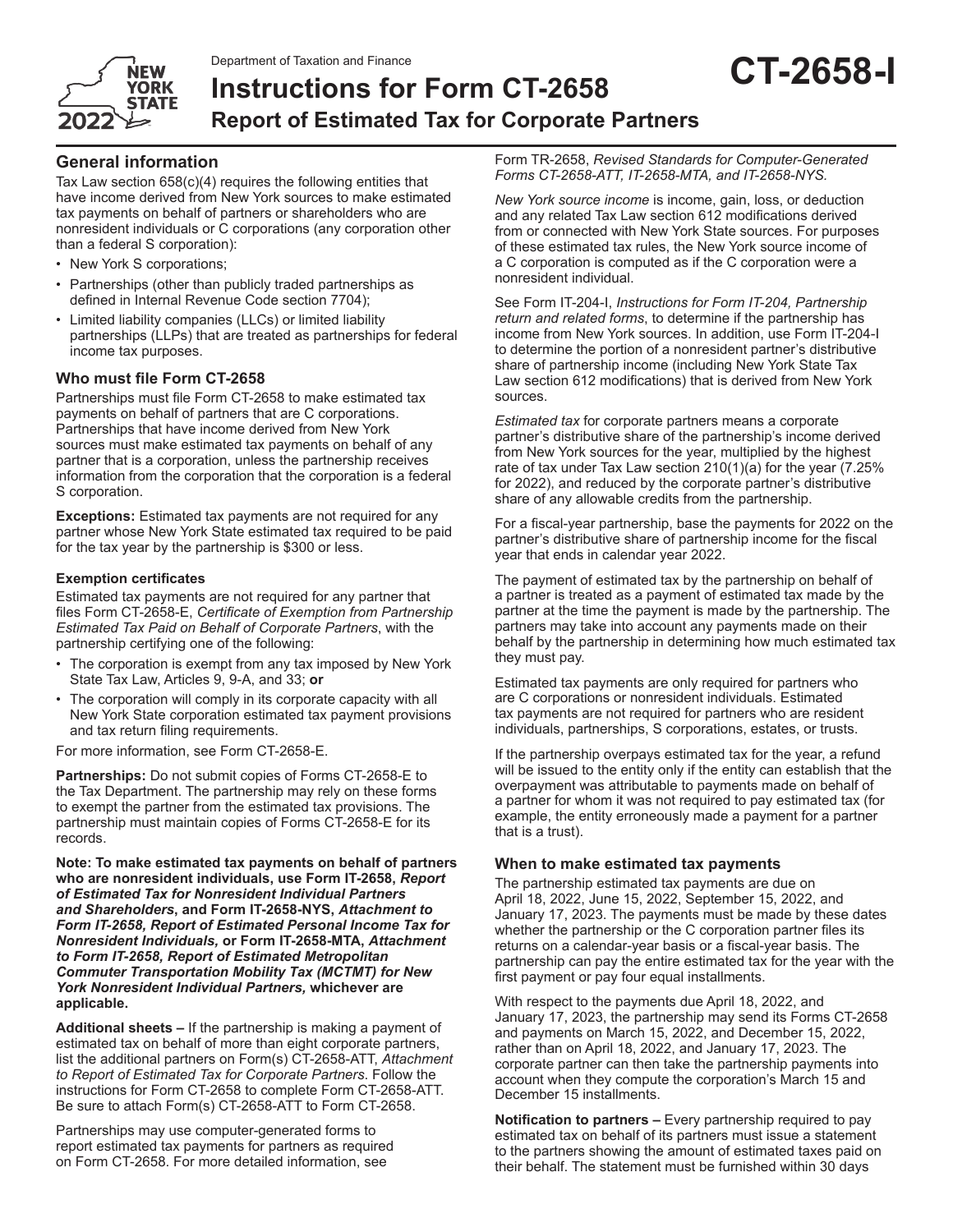#### **Page 2** of 3 **CT-2658-I** (2022)

after the estimated tax is paid. There is no specific form for this notification process. The partnership may choose the method of notifying its partners of the payment. However, the partnership cannot use federal Form W-2, *Wage and Tax Statement*, or any other form or document that would indicate that the payment is income tax withheld. The statement must show that the payment is to be treated as a payment of estimated tax when the partners file their New York returns.

#### **Submitting payments**

Make your check or money order payable in U.S. funds to *Commissioner of Taxation and Finance*. Credit cards cannot be used to pay the amount of estimated tax due with this return.

**Caution:** You must submit a separate payment with each partnership's return (Form CT-2658 and Form(s) CT-2658-ATT) filed. One check covering multiple returns, quarters, and/or identification numbers **cannot** be accepted and will be returned, which could lead to penalties.

**Note:** If the partnership is also required to file Form IT-2658, a separate payment must be sent with Form IT-2658 to the address provided in the instructions for that form (the addresses are different). A single payment for the amounts due with Form CT-2658 and Form IT-2658 cannot be accepted.

#### **Penalties**

**Failure to pay estimated tax on behalf of a partner –** If a partnership is required to pay estimated tax on behalf of a partner and fails to do so, the partnership will pay a penalty of \$50 per partner for each failure, unless it is shown that the failure is due to reasonable cause and not due to willful neglect.

**Underpayment of estimated tax –** In the case of an underpayment of estimated tax by the partnership, a penalty as determined under Tax Law section 685(c) will be added to the estimated tax required to be paid.

In general, the partnership may owe the penalty if the total estimated tax paid on behalf of all nonresident individuals and corporate partners is not equal to or greater than the smaller of:

- 1) 90% of the estimated tax required to be paid for 2022; **or**
- 2) 100% of the estimated tax required to be paid on behalf of partners for 2021 (110% of that amount if the partnership is not primarily engaged in farming or fishing and the New York source income allocated to nonresident individuals and C corporations is more than \$150,000).

**Note:** This total estimated tax paid calculation is used only to determine if the partnership owes a penalty for underpayment of tax. It does not take into account whether the partnership properly allocated the total payments among the corporate and nonresident individual partners.

In addition to the penalties that may be imposed upon the partnership, the partners may be subject to penalties on their corporate franchise tax returns if they have not paid sufficient estimated tax for the year.

**Fee for payments returned by banks –** The law allows the Tax Department to charge a \$50 fee when a check, money order, or electronic payment is returned by a bank for nonpayment. However, if an electronic payment is returned as a result of an error by the bank or the department, the department won't charge the fee.

If your payment is returned, we will send a separate bill for \$50 for each return or other tax document associated with the returned payment.

### **Specific instructions**

Mark an *X* in the appropriate box to indicate the date for which the estimated tax payments are being made.

Enter the partnership's legal name, business name if different, address, and employer identification number (EIN). Please provide a contact name and phone number.

Enter the total number of corporate partners for which estimated tax payments are being made with Form CT-2658 and attached Form(s) CT-2658-ATT. Enter the total New York source income of the partnership and the total estimated tax paid on behalf of corporate partners.

#### **Allocation of estimated tax to corporate partners**

Enter each corporate partner's legal name and business address. Please provide a contact name and phone number, if known, for each partner.

**Foreign addresses –** Enter the information in the following order: city, province or state, and then country (all in the city, state, and ZIP code area). Follow the country's practice for entering the postal code. **Do not abbreviate the country name.**

**Partner's EIN –** Enter each corporate partner's EIN.

**Percentage of ownership –** Enter each corporate partner's ownership percentage in the partnership. Round the percentage to four decimal places only. If the actual percentage of ownership is less than .0001, round the percentage to 000.0001. If the current-year percentage is not available, enter the prior-year percentage.

**New York source income –** Enter each corporate partner's New York source income on which the estimated tax payments are based.

**Amount of estimated tax paid –** You can use the estimated share of 2022 income and credits from the partnership to determine each corporate partner's estimated tax to be paid on the partner's behalf, or you can use the actual amounts from 2021. However, if the C corporation was not a partner of the partnership for 2021, you must use the 2022 estimated amounts to compute the estimated tax to be paid on the corporate partner's behalf. Use the following worksheet to determine the amount of estimated tax to be paid for each corporate partner.

#### **Estimated tax worksheet**

| 1. Enter the partner's estimated (2022) or<br>actual (2021) distributive share of income  |  |
|-------------------------------------------------------------------------------------------|--|
|                                                                                           |  |
| 3. Enter the estimated (2022) or actual (2021)<br>partnership credits the partner will be |  |
|                                                                                           |  |
| 5. Amount of estimated tax to be paid                                                     |  |

#### **Paid preparer's signature**

If you pay someone to prepare your form, the paid preparer must also sign it and fill in the other blanks in the paid preparer's area of your form. A person who prepares your form and does not charge you should not fill in the paid preparer's area.

**Paid preparer's responsibilities –** Under the law, all paid preparers must sign and complete the paid preparer section of